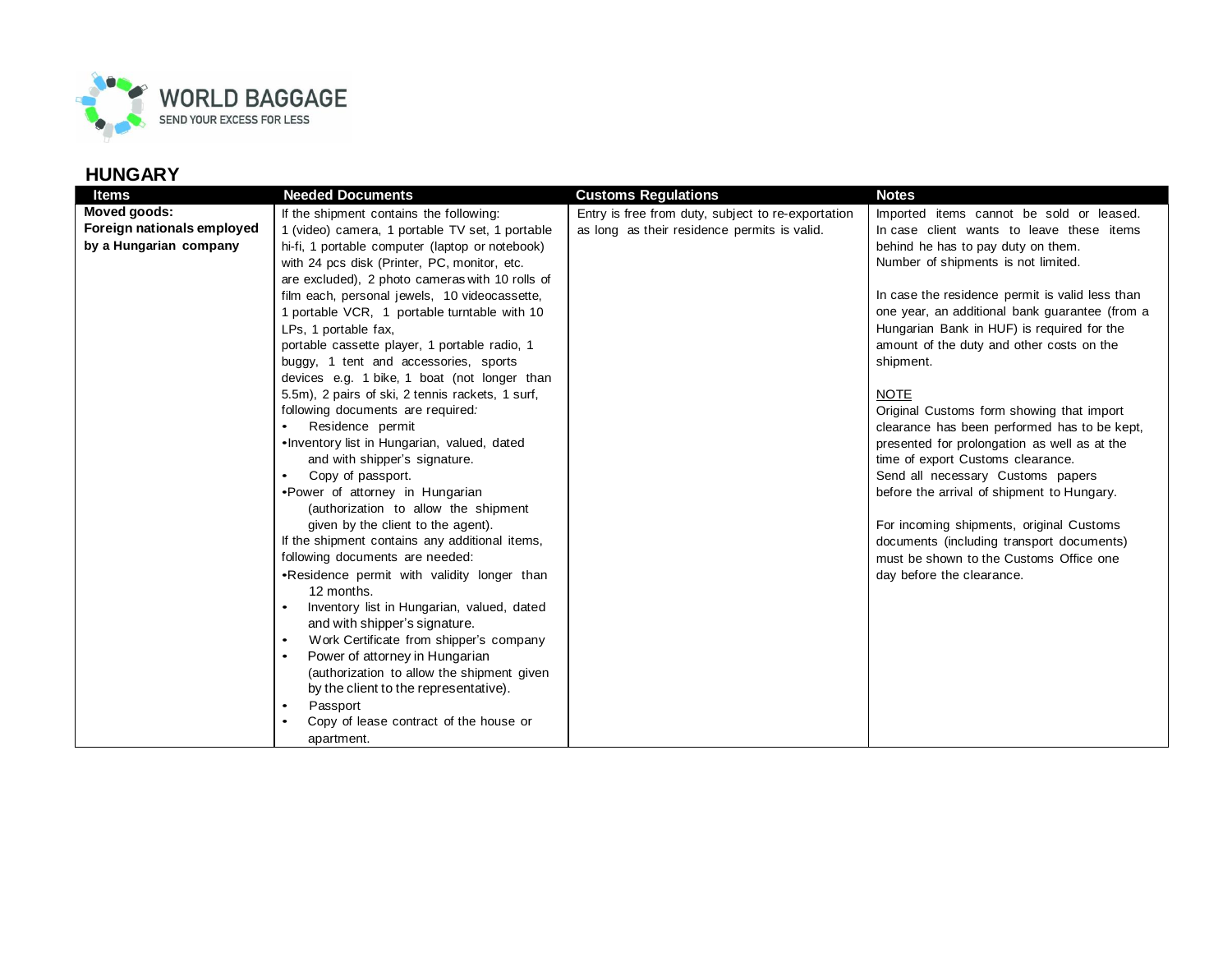

| <b>Items</b>              | <b>Needed Documents</b>                                                                                                                                                                                                                                                                                                                                                                                                                                                                                                                                                                                                                                                                                                                                 | <b>Customs Regulations</b>                    | <b>Notes</b>                                                                                                              |
|---------------------------|---------------------------------------------------------------------------------------------------------------------------------------------------------------------------------------------------------------------------------------------------------------------------------------------------------------------------------------------------------------------------------------------------------------------------------------------------------------------------------------------------------------------------------------------------------------------------------------------------------------------------------------------------------------------------------------------------------------------------------------------------------|-----------------------------------------------|---------------------------------------------------------------------------------------------------------------------------|
|                           | Work and resident permit.                                                                                                                                                                                                                                                                                                                                                                                                                                                                                                                                                                                                                                                                                                                               |                                               |                                                                                                                           |
|                           | • Declaration from client that the imported                                                                                                                                                                                                                                                                                                                                                                                                                                                                                                                                                                                                                                                                                                             |                                               |                                                                                                                           |
|                           | items were in his possession for more                                                                                                                                                                                                                                                                                                                                                                                                                                                                                                                                                                                                                                                                                                                   |                                               |                                                                                                                           |
|                           | Than180 days.                                                                                                                                                                                                                                                                                                                                                                                                                                                                                                                                                                                                                                                                                                                                           |                                               |                                                                                                                           |
| <b>Moved goods:</b>       | If the importer has not got Hungarian residence                                                                                                                                                                                                                                                                                                                                                                                                                                                                                                                                                                                                                                                                                                         | The client can import free from duty within   | In other cases the shipment cannot be                                                                                     |
| Returning or repatriating | and Hungarian ID, he has to apply for it.                                                                                                                                                                                                                                                                                                                                                                                                                                                                                                                                                                                                                                                                                                               | 180 days from the date of the ID issue,       | cleared free from duty.                                                                                                   |
| <b>Hungarian citizens</b> | Following documents are needed:                                                                                                                                                                                                                                                                                                                                                                                                                                                                                                                                                                                                                                                                                                                         | second shipment can only be cleared within 90 |                                                                                                                           |
|                           | • Inventory list in Hungarian, valued, dated<br>and with shipper's signature.<br>Passport.<br>$\bullet$<br>Every outgoing customs papers<br>shipper has with the Hungarian list (if<br>any).<br>• Power of attorney in Hungarian<br>(authorization given by the client to the<br>agent to allow the shipment).<br>Hungarian ID "Személyi<br>$\bullet$<br>Igazolvany" or the proof of the application<br>• Certificate acquired at the Hungarian<br>Embassy in the origin country proving<br>that shipper has lived more than<br>24 months in that country.<br>Shipper' declaration that the imported<br>items were in his possession for more<br>than 180 days.<br>Hungarian nationals who has worked outside<br>the country over 2 years has following | days from the first clearance.                | HHG are examined by the customs officials<br>at the residence of the client and not in<br>customs yard (that may change). |
|                           | documents to present:                                                                                                                                                                                                                                                                                                                                                                                                                                                                                                                                                                                                                                                                                                                                   |                                               |                                                                                                                           |
|                           | . Inventory list in Hungarian, valued, dated                                                                                                                                                                                                                                                                                                                                                                                                                                                                                                                                                                                                                                                                                                            | If a Hungarian citizen worked abroad over 2   |                                                                                                                           |
|                           | and with shipper's signature.                                                                                                                                                                                                                                                                                                                                                                                                                                                                                                                                                                                                                                                                                                                           | years, entry is free from duty.               |                                                                                                                           |
|                           | Passport.                                                                                                                                                                                                                                                                                                                                                                                                                                                                                                                                                                                                                                                                                                                                               |                                               |                                                                                                                           |
|                           | Every outgoing customs papers<br>client has with the Hungarian list (if any).                                                                                                                                                                                                                                                                                                                                                                                                                                                                                                                                                                                                                                                                           |                                               |                                                                                                                           |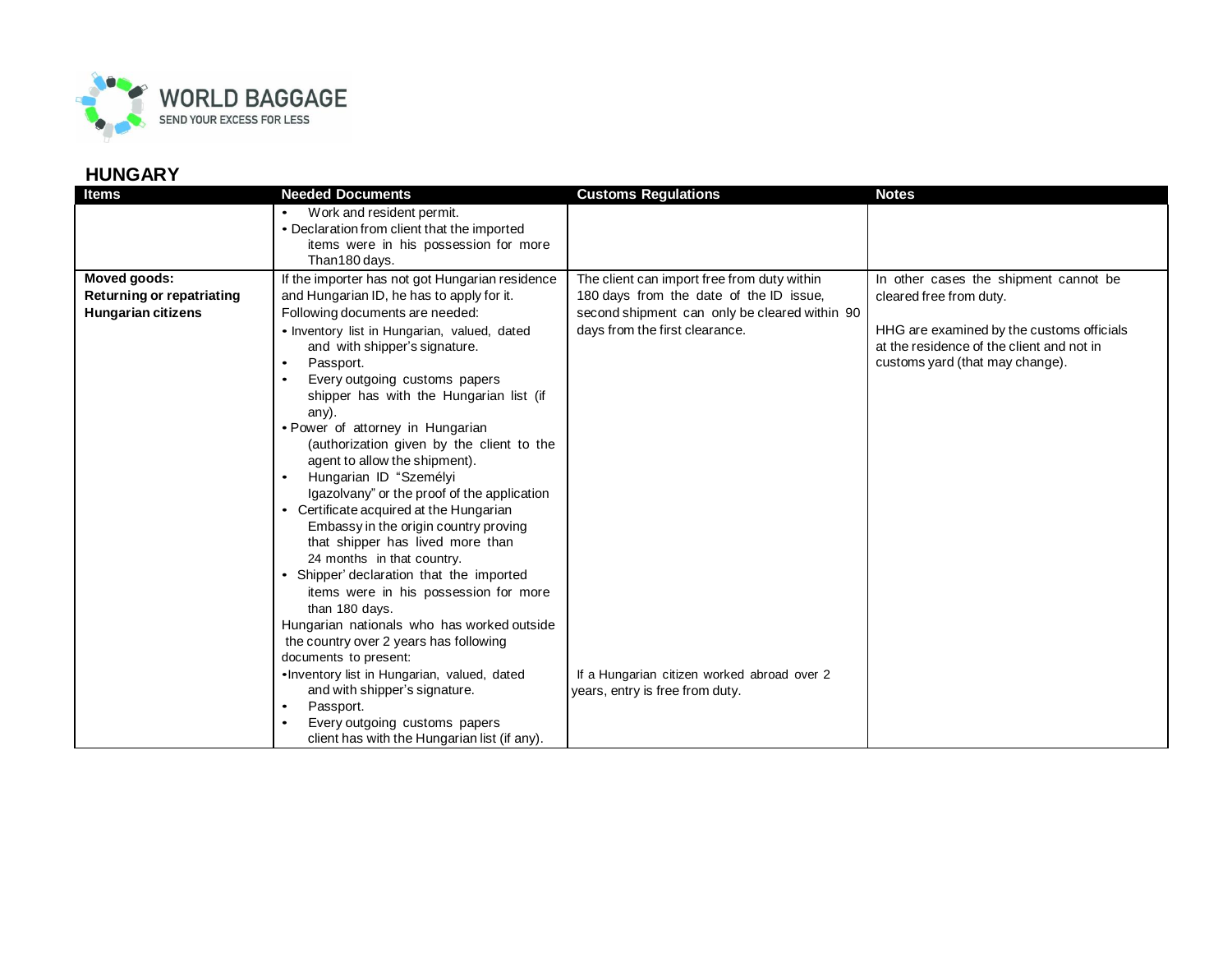

| <b>Items</b>       | <b>Needed Documents</b>                                                                                                                                                                                                                                                                                                                                                                                                                                                                      | <b>Customs Regulations</b>                                                                                                                                                    | <b>Notes</b>                                                                                                                                                                                                                                                                                                                                                                                                                                                                                                                                                              |
|--------------------|----------------------------------------------------------------------------------------------------------------------------------------------------------------------------------------------------------------------------------------------------------------------------------------------------------------------------------------------------------------------------------------------------------------------------------------------------------------------------------------------|-------------------------------------------------------------------------------------------------------------------------------------------------------------------------------|---------------------------------------------------------------------------------------------------------------------------------------------------------------------------------------------------------------------------------------------------------------------------------------------------------------------------------------------------------------------------------------------------------------------------------------------------------------------------------------------------------------------------------------------------------------------------|
|                    | Power of attorney in Hungarian<br>(authorization made by the client to the<br>agent to allow the shipment).<br>• Work Certificate from shipper's company.<br>• Certificate from the related ministry<br>(where the customer and his residence<br>are registered) that he has reported his<br>stay abroad at the time he left Hungary.<br>•A certificate has to be get at the<br>Hungarian Embassy in the origin country<br>proving he has lived more than 2 years<br>in the related country. |                                                                                                                                                                               |                                                                                                                                                                                                                                                                                                                                                                                                                                                                                                                                                                           |
| Diplomatic goods   | Detailed inventory in Hungarian with serial<br>$\bullet$<br>number and make of the electrical<br>appliances.<br>Certificate made by the related<br>Embassy in Budapest.<br>Power of attorney in Hungarian<br>(authorization made by the client to the<br>agent to allow the shipment).                                                                                                                                                                                                       | Importation free from duty, unlimited number of<br>shipments.                                                                                                                 |                                                                                                                                                                                                                                                                                                                                                                                                                                                                                                                                                                           |
| <b>Automobiles</b> | Car's original registration papers.<br>• Proof of purchase OR value-declaration<br>signed by shipper.<br>•Declaration about the make and all other<br>details of the car (please contact your<br>representative).<br>Passport.<br>• Copy of work and residence permit.<br>•Power of attorney in Hungarian<br>(authorization made by the client to the<br>agent to allow the shipment).<br>Copy of driving license.<br>Additional Bang Guarantee.                                             | 1 car equipped with catalysator can be<br>imported duty-free with the same restriction as<br>Household effects.<br>A car older than 4 years cannot be cleared duty -<br>free. | Cars with foreign plate no. can be used<br>in Hungary for 90 days. After that time cars<br>are cleared at customs office in temporary<br>admission. After customs clearance the car<br>has to be checked at "Technical Test Station".<br>Only cars that meet the European standards<br>can pass technical test.<br>In case residence permit is valid for less that<br>one year, a bank guarantee is needed for the<br>amount of the duty, VAT and any additional fees<br>(duty of 23 to 51% depending on the details of<br>the car, customs handling charge of 2%, excise |